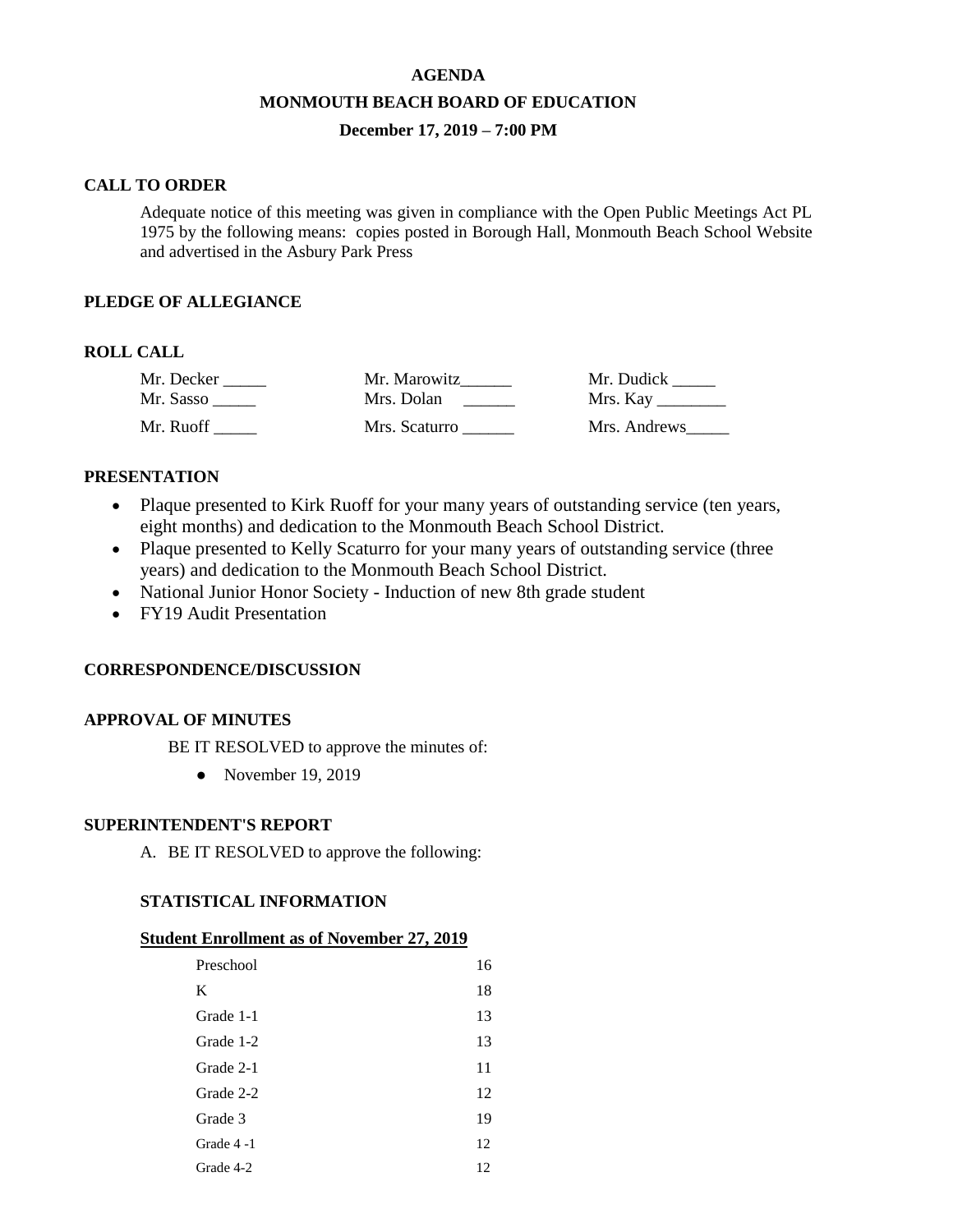| Grade 5 - 1               |       | 10       |  |  |
|---------------------------|-------|----------|--|--|
| Grade $5 - 2$             |       | 10       |  |  |
| Grade $6 - 1$             |       | 13       |  |  |
| Grade $6 - 2$             |       | 13       |  |  |
| Grade 7 - 1               |       | 16       |  |  |
| Grade $7 - 2$             |       | 14       |  |  |
| Grade $8 - 1$             |       | 15       |  |  |
| Grade 8 - 2               |       | 15       |  |  |
|                           | Total | 232      |  |  |
| <b>Student Attendance</b> |       |          |  |  |
| September                 | 98%   | February |  |  |
| October                   | 96.5% | March    |  |  |
| November                  | 93.5% | April    |  |  |
| December                  |       | May      |  |  |
| January                   |       | June     |  |  |
| <b>Staff Attendance</b>   |       |          |  |  |
| September                 | 98.5% | February |  |  |
| October                   | 97.5% | March    |  |  |
| November                  | 97%   | April    |  |  |
| December                  |       | May      |  |  |
| January                   |       | June     |  |  |

• Fire Drills

November 5, 2019 at 2:20 p.m.

• Security Drill

Shelter in Place - November 21, 2019 at 1:30 p.m.

#### **PUBLIC DISCUSSION**

In compliance with Open Public Meetings Act PL 1975, Chapter 10:4-12 subsection b, - A public body may exclude the public only from that portion of a meeting at which the public body discusses any matter involving the employment, appointment, termination of employment, terms and conditions of employment evaluation of the performance of promotion or discipline of any specific prospective public officer or employees or current public offer or employee employed or appointed by the public body, unless all the individual employees or appointees whose rights could be adversely affected request in writing that such matter or matters be discussed at a public meeting. As per Board Bylaws, 0167, public participation in Board Meetings, such remarks are to be limited to five minutes duration. The Board of Education, though affording the opportunity for members of the public to comment will not engage and/or make remarks concerning matters of student confidentiality and/or matters of personnel wherein employees of the District have not been given notice of the Board's intent to discuss their terms and conditions of employment. Members of the public are reminded that though they are afforded the opportunity to address the Board, they are not given license to violate the laws of slander. Comments made by members of the public that are not in keeping with the orderly conduct of a public meeting will be asked to yield the floor and if they fail to do so may be subject to charges under New Jersey statues associated with disruption of a public meeting.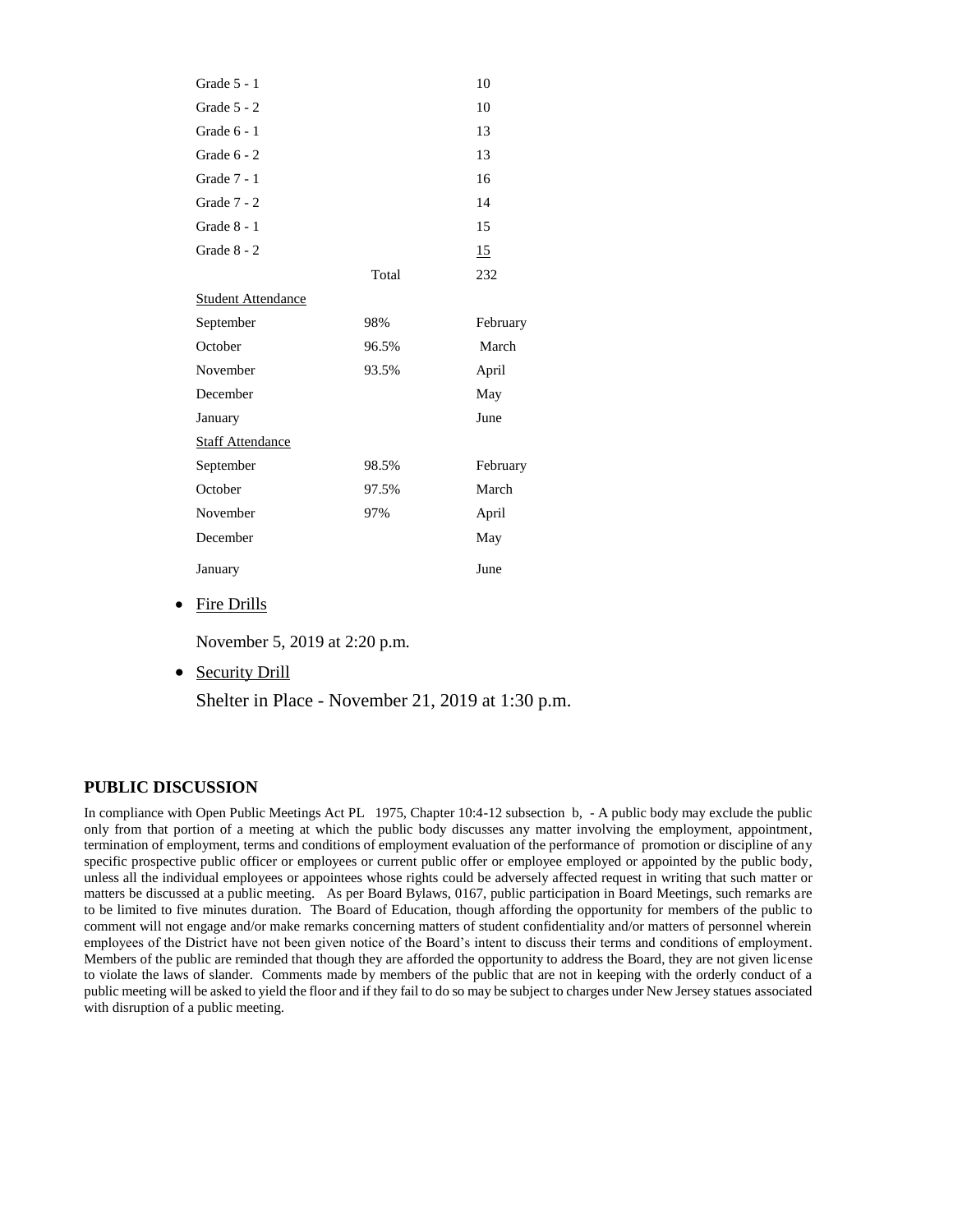# **FINANCE**

Chair: Karen Dolan

Leo Decker, Ken Marowitz, Vincent Sasso

- A. BE IT RESOLVED to approve the following financial report
	- December Bill List in the amount of \$241,193.16
	- Payroll Gross total for November 2019 in the amount of \$278,273.55
	- Approval of corrective action plan (Attachment 1)

# **PERSONNEL**

Chair: Barbara Kay

Kelly Scaturro, Chris Dudick, Melanie Andrews

- A. BE IT RESOLVED to approve Eileen Herron as the girls softball coach for the 2019-2020 school year at the Year 4 Stipend per the MBTA contract.
- B. BE IT RESOLVED to approve Michael Mahoney as the boys baseball coach for the 2019- 2020 school year at the Year 4 Stipend per the MBTA contract.
- C. BE IT RESOLVED to approve Jill Trimble as a substitute teacher for the 2019-2020 school year.
- D. BE IT RESOLVED to approve MBS' Job Description for School Counselor.
- E. BE IT RESOLVED to approve Jessica Clark to begin her maternity/disability leave on March 2, 2020 to continue through June, 2020 with an anticipated return date of September, 2020. These dates may change at the discretion of Mrs. Clark's doctor.

# **CURRICULUM AND INSTRUCTION**

Chair: Kelly Scaturro

Melanie Andrews, Chris Dudick, Barbara Kay

A. BE IT RESOLVED to approve the following workshops:

- Denise Sullivan to attend Title 1 Articulation workshop on December 3, 2019 at no cost.
- Susan Gillick to attend Education Partnership Training on December 5, 2019, January 24, 2020, and March 20, 2020 at no cost.
- Denise Sullivan and Susan Gillick to attend I&RS/504 Perfect Together workshop on March 27, 2020 at no cost.
- Lori Gallo, Cindy Zayko, and Joshua DeSantis to attend I&RS/504 Perfect Together workshop on March 27, 2020 at a cost of \$75.00 per person.
- Deborah Tuzzo to attend Strategies for Self Care to Help Students on February 19, 2020 at a cost of \$75.00.

B. BE IT RESOLVED to approve Shore Consortium for G  $&$  T Agreement to Participate in the Visual Arts Convocation – Grade 5 on January 23, 2020 and January 24, 2020 at a cost of \$460.00.

# **BUILDING AND GROUNDS**

Chair: Leo Decker

Ken Marowitz, Karen Dolan, Vincent Sasso

A. BE IT RESOLVED to approve the following Building Use Applications:

- PTO to hold the Kidz Art in a classroom each Monday from January 6, 2020 through March 16, 2020 (no classes on 1/20/20, 2/4/20 and 2/17/20).
- PTO to hold a "Go Green" Assembly on April 22, 2020 from 1:00 p.m.  $-$  2:45 p.m. in the All Purpose Room.